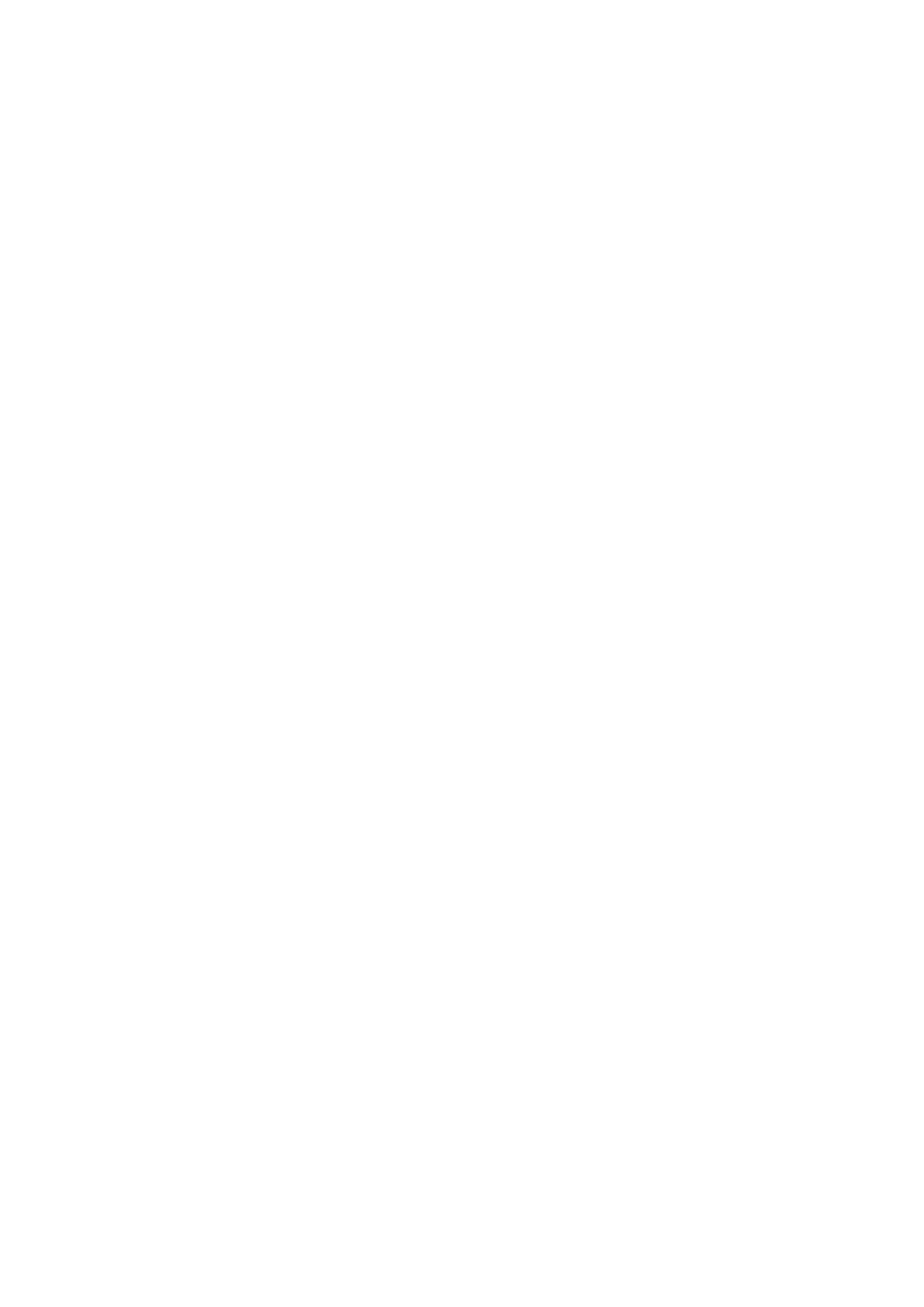

#### **1 Apologies**

MOVED by IMSB Member L Ngamane, seconded by IMSB Member T Kake:

That the Independent Māori Statutory Board:

a) accept the apology from Renata Blair for apology.

#### **2 Declaration of Interest**

There were no declarations of interest.

#### **3 Confirmation of Minutes**

MOVED by IMSB Member T Henare, seconded by Deputy Chairperson G Wilcox:

That the Independent Māori Statutory Board:

a) confirm the ordinary minutes of its meeting, held on Monday, 10 February 2020, including the confidential section, as a true and correct record.

### **4 Extraordinary Business**

There was no extraordinary business.

### **5 Financial Management Report October 2019**

Resolution number IMSB/2020/1

MOVED by Deputy Chairperson G Wilcox, seconded by IMSB Member T Hohneck:

That the Independent Māori Statutory Board:

a) receive the Financial Report to 31<sup>st</sup> October 2019

### **CARRIED**

#### **6 Financial Management Report November 2019**

Resolution number IMSB/2020/2

MOVED by Deputy Chairperson G Wilcox, seconded by IMSB Member T Hohneck:

#### That the Independent Māori Statutory Board:

a) receive the Financial Report to 30th November 2019.

### **CARRIED**

### **7 Financial Management Report December 2019**

Resolution number IMSB/2020/3

MOVED by Deputy Chairperson G Wilcox, seconded by IMSB Member T Hohneck: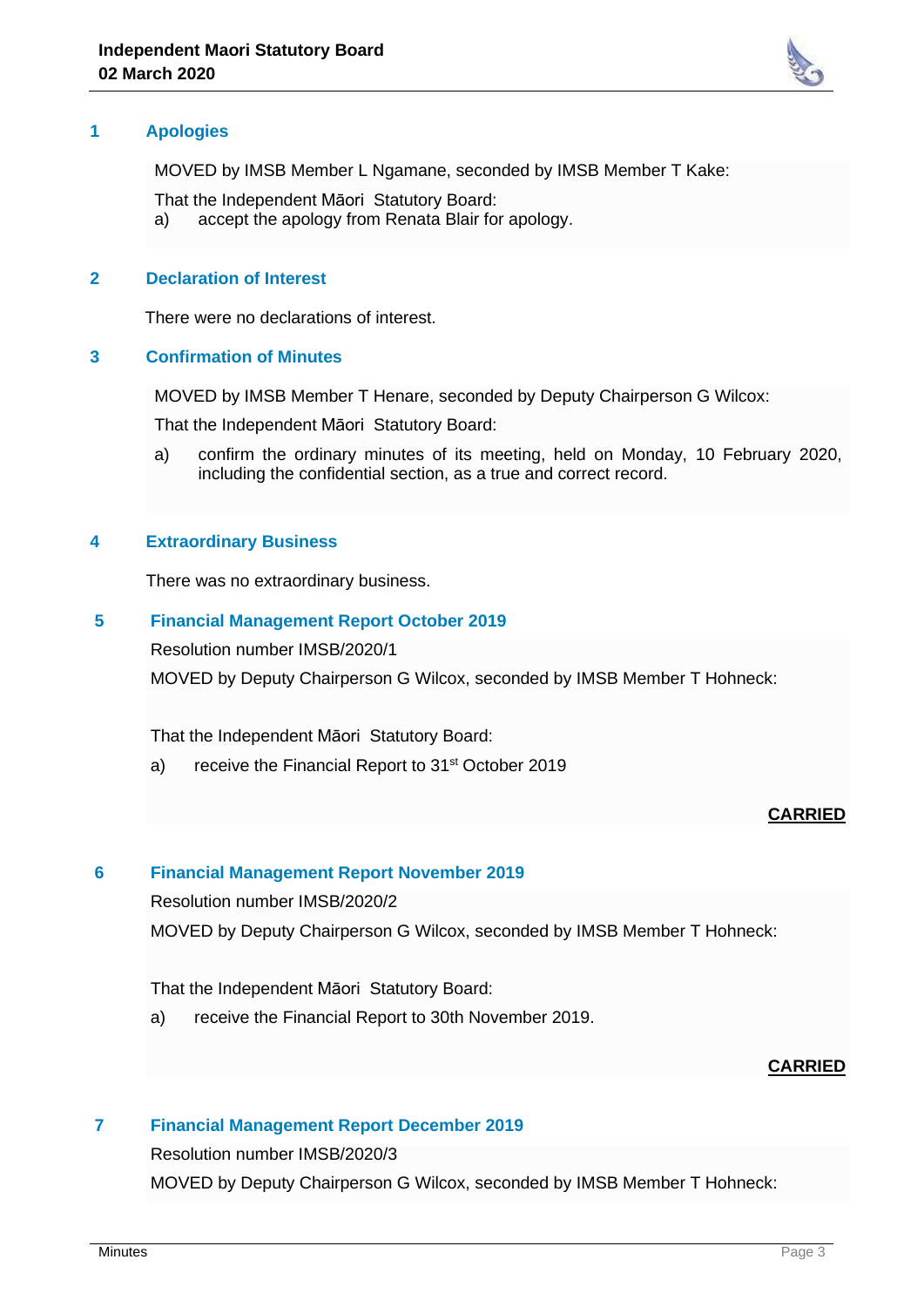

That the Independent Māori Statutory Board:

a) receive the Financial Report to 31st December 2019.



# **8 Update Strategic Board Priorities - February 2020**

Resolution number IMSB/2020/4

MOVED by IMSB Member L Ngamane, seconded by IMSB Member K Wilson:

That the Independent Māori Statutory Board:

a) receive the Board Strategic Work Priorities Report February 2020.

#### **CARRIED**

### **9 International Travel Approval – Johanna Lundberg, Melbourne**

Resolution number IMSB/2020/5

MOVED by IMSB Member T Kake, seconded by Member J Smith:

That the Independent Māori Statutory Board:

- a) receive the report
- b) approve international travel for Johanna Lundberg (IMSB Principal Adviser Research and Data) to Melbourne, Australia to attend the Research Data Alliance meeting from 16 -20 March 2020.

### **CARRIED**

### **10 International Travel Approval**

Resolution number IMSB/2020/6

MOVED by IMSB Member T Kake, seconded by IMSB Member K Wilson:

That the Independent Māori Statutory Board:

- a) receive the report.
- b) approve international travel for the Board Deputy Chair Tau Henare and member Glenn Wilcox to Adelaide  $2^{nd} - 6^{th}$  November 2020 for the World Indigenous Peoples Conference on Education.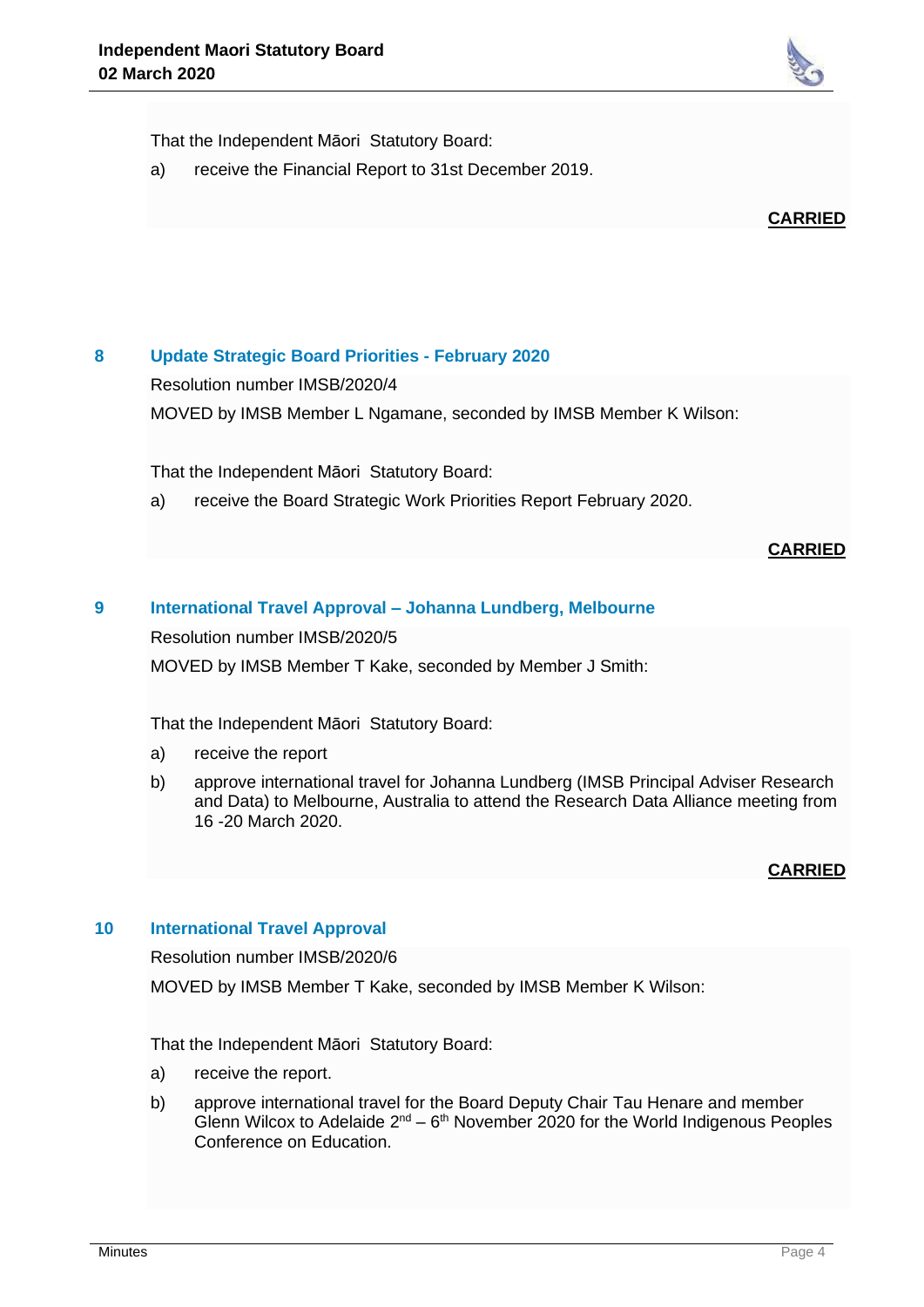

#### **11 Independent Māori Statutory Board Appointments to the re-established working groups that continue to oversee the preparation of area plans for the Waiheke and Aotea Great Barrier Island Local Board Areas**

Resolution number IMSB/2020/7

MOVED by Chairperson D Taipari, seconded by Member J Smith:

That the Independent Māori Statutory Board:

- a) receive the report
- b) appoint member/s of the Independent Māori Statutory Board to the re-established working groups that continue to oversee the preparation of area plans for each of the Waiheke and Aotea Local Board Areas. Appoint Member L Ngamane for Waiheke Local Board and Member T Hohneck for Aotea Local Board.

### **CARRIED**

# **12 Appointment to Political Working Groups**

Resolution number IMSB/2020/8 MOVED by IMSB Member L Ngamane, seconded by Deputy Chairperson G Wilcox:

That the Independent Māori Statutory Board:

- a) receive the report
- b) appoint a board member onto the Auckland Council Hauraki Gulf Political Reference Group. Board appoints Member T Hohneck.

# **CARRIED**

### **13 Update on Te Toa Takitini projects aligned to the Board's Business Cases and issues for advocacy in the Auckland Council 2020/21 Annual Budget process.**

Resolution number IMSB/2020/9

MOVED by IMSB Member T Hohneck, seconded by Deputy Chairperson G Wilcox:

That the Independent Māori Statutory Board:

- a) receive report
- b) note that this report provides:
	- a. an update on the current 2019/20 budget allocated to Te Toa Takitini projects and programmes that are aligned with the Board's 2018-28 LTP Business Cases;
	- b. an overview of the Auckland Council 2020/21 Annual Budget process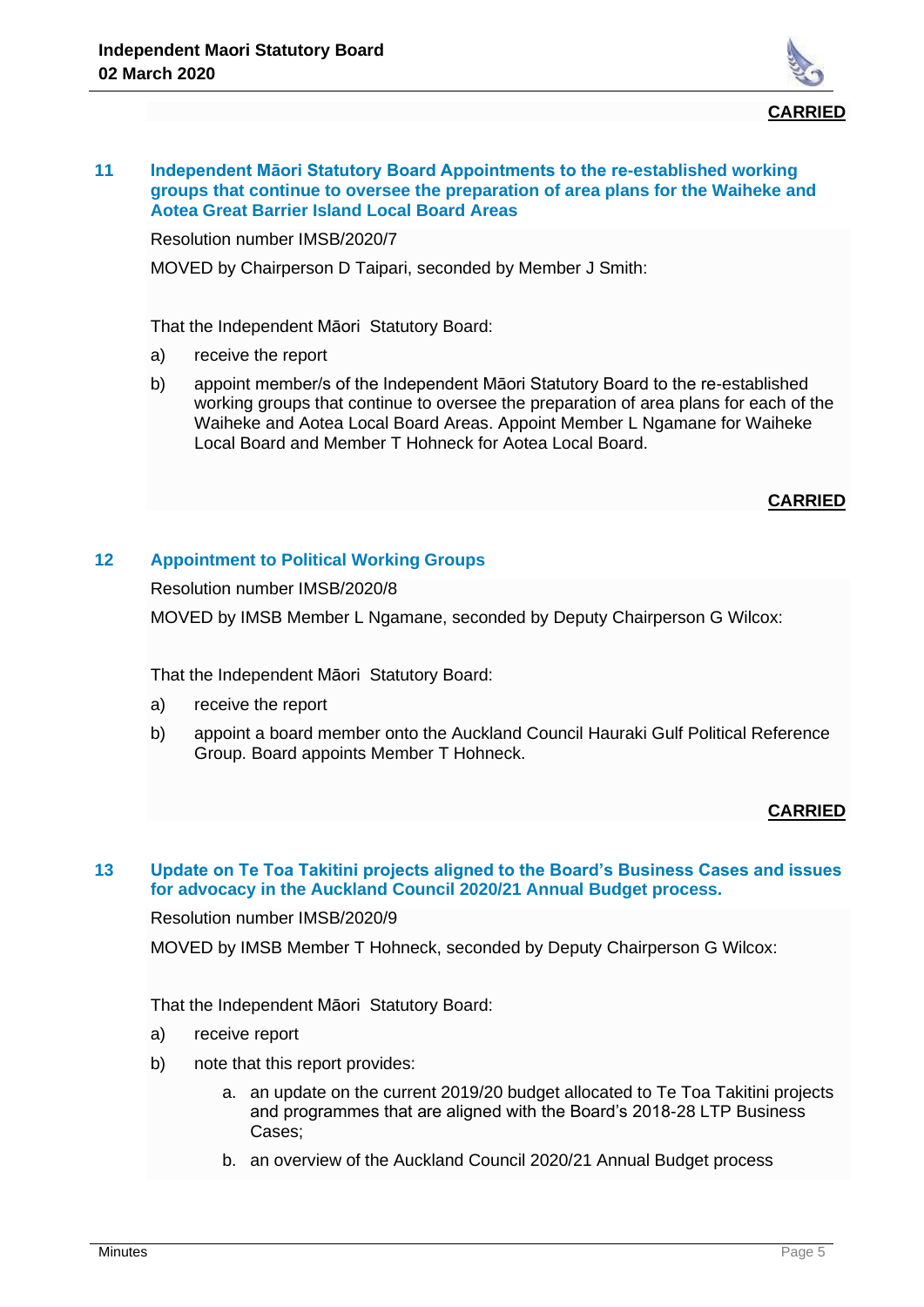

c. an outline of the key issues the Board will need to consider for advocacy in the 2020/21 Annual Budget process and the 2021-31 LTP process, to be considered at the Board Strategy workshop in March 2020.

**CARRIED**

## **14 Update from Auckland Council Communications Deparment**

Resolution number IMSB/2020/10

MOVED by IMSB Member T Henare, seconded by Member J Smith:

That the Independent Māori Statutory Board:

a) receive the report.

**CARRIED**

# **15 Council's independent contractors competency in Māori outcomes, Treaty Principles and Partnership**

Resolution number IMSB/2020/11

MOVED by Member J Smith, seconded by IMSB Member T Hohneck:

That the Independent Māori Statutory Board:

a) receive the report.

**CARRIED**

### **16 Update for Plan Change 20 Rural Activity Status - Decision following the hearing of a Plan Modification to the Auckland Unitary Plan under the Resource Management Act 1991**

Resolution number IMSB/2020/12

MOVED by IMSB Member T Henare, seconded by IMSB Member T Hohneck:

That the Independent Māori Statutory Board:

- a) receive the report
- b) accept the update for the decision following the hearing for plan change 20 Rural Activity Status

### **CARRIED**